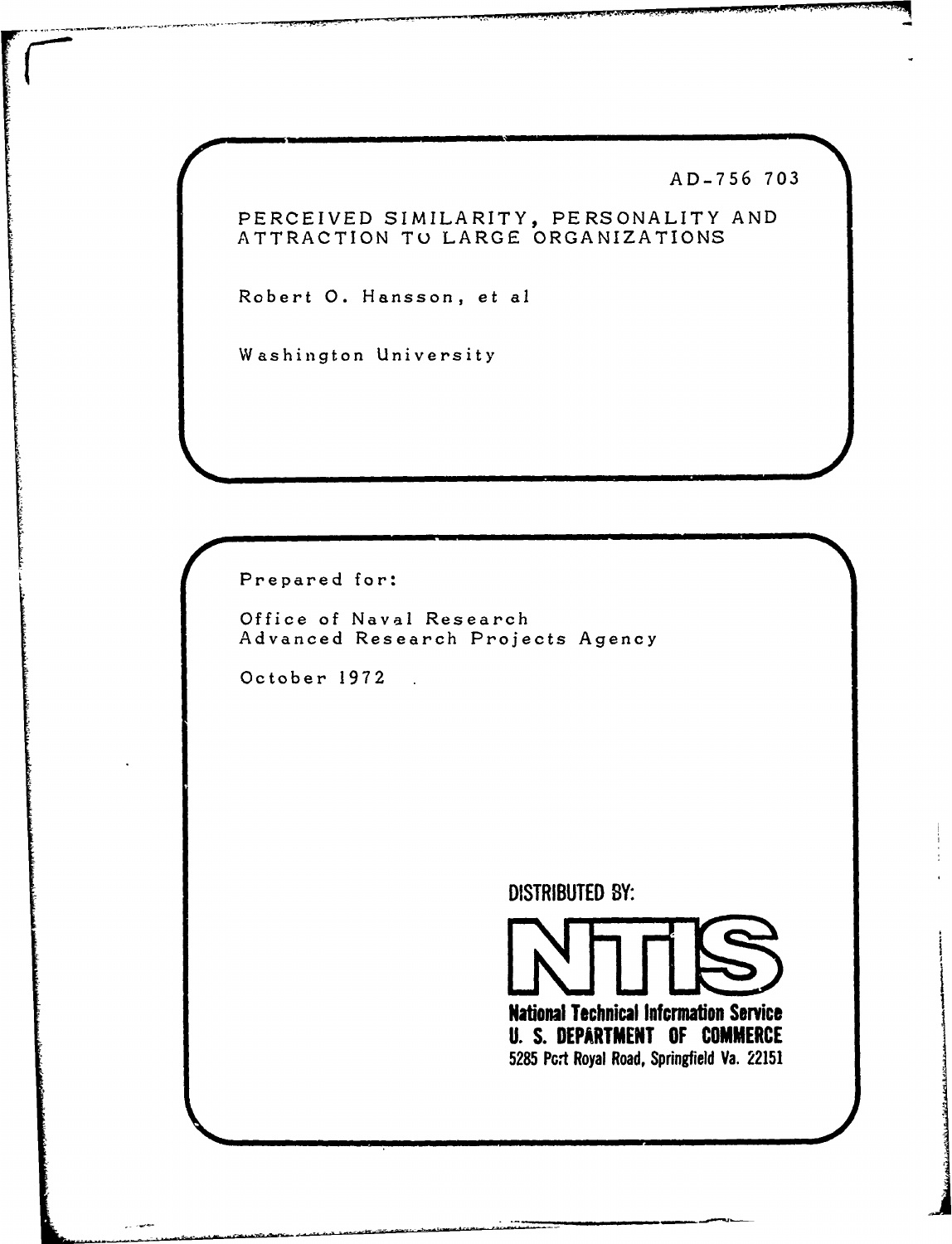# **ORGANIZATIONAL RESEARCH**

DEPARTMENT OF PSYCHOLOGY . UNIVERSITY OF WASHINGTON, SEATTLE, WASHINGTON



 $\mathcal{F}$  , and the state  $\mathcal{F}$  ,  $\mathcal{F}$ 

ان المليكات.<br>المراجعة



Ŋ

ଟ

ledens Albuma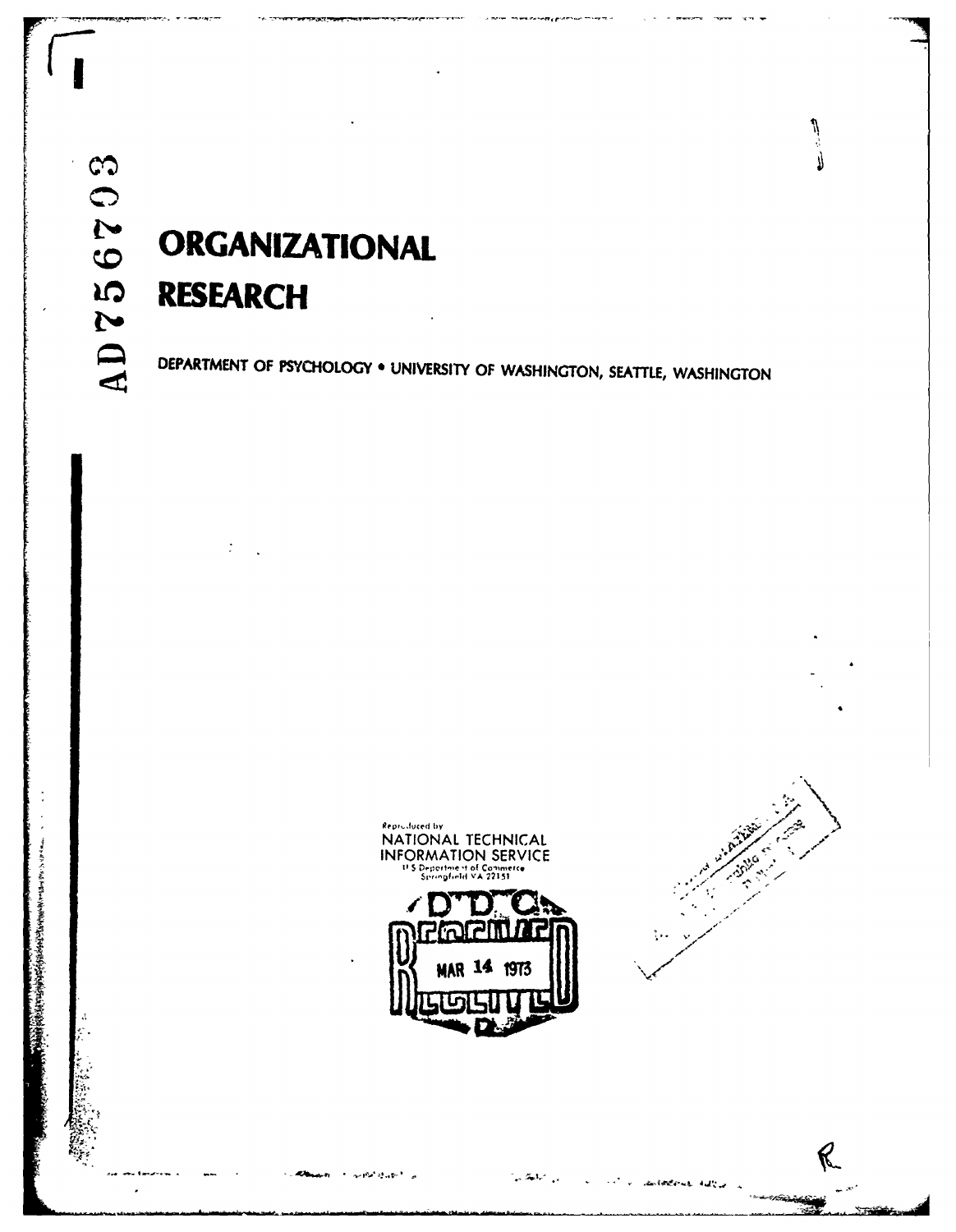ORGANIZATIONAL RESEARCH DEPARTMENT OF PSYCHOLOGY UNIVERSITY OF **WASHINGTON SEATTLE,** WASHINGION



#### PERCEIVED SIMILARITY, PERSONALITY, **AND**

ATTRACTION TO LARGE ORGANIZATIONS

Robert O. Hansson and Fred E. Fiedler

University of Washington Seattle, Washington

Technical Report **72-39**

October, **1972**

Contract NR **177-472, N00014-67-A-0103-0012** Office of Naval Research, Department of the Navy

and

Contract NR **177-473,** NOnO14-67-A-0103-0013 Advanced Research Projects Agency, Office of Naval Research

REPRODUCTION **IN** WHOLE OR IN PART IS PERMITTED FOR

**ANY PURPOSE** OF THE **UNITED STATES GOVERNMENT.**

DISTRIBUTION OF **THIS DOCUMENT IS UNLIMITED**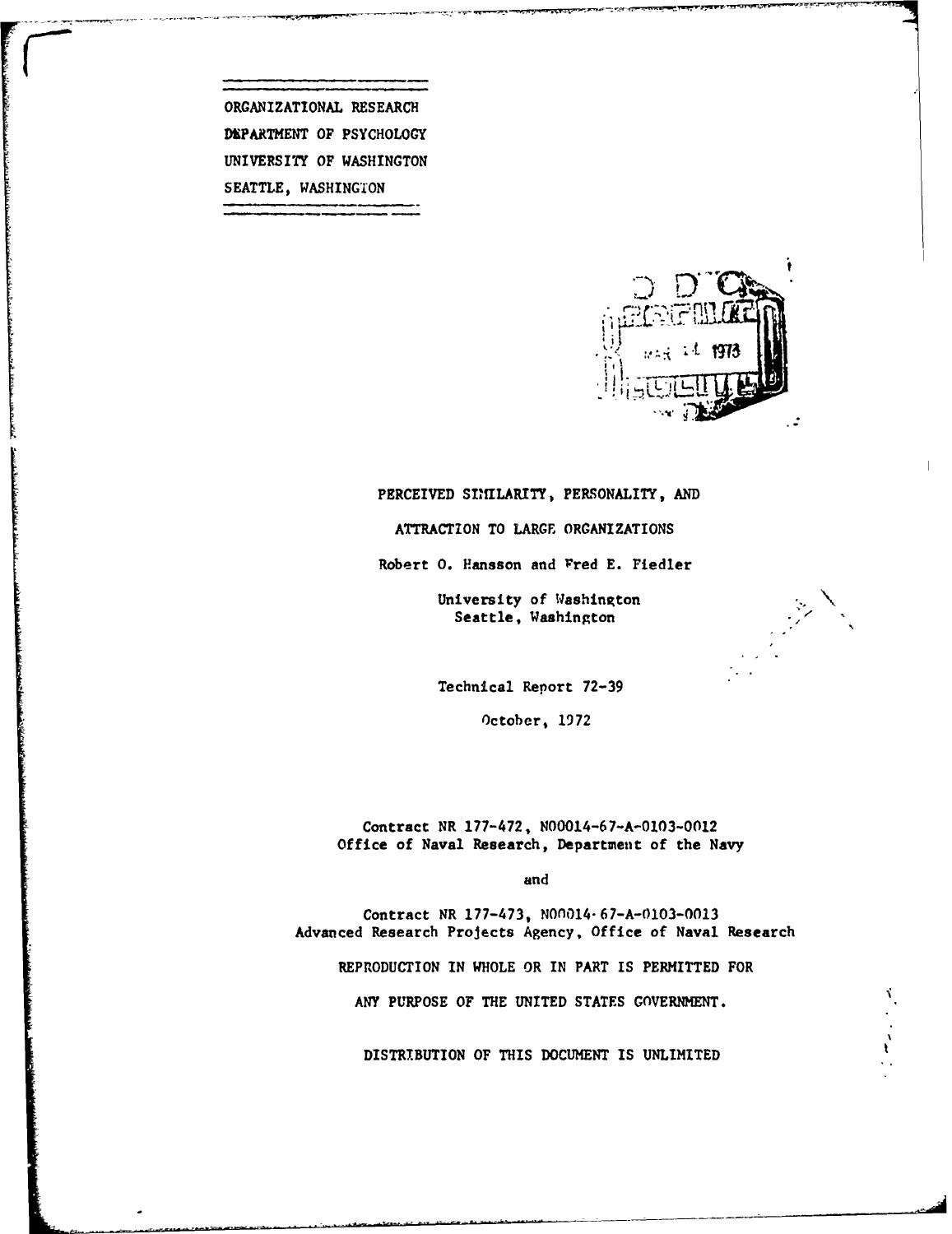| <b>Security Classification</b>                                                                                                                                                                                                                                                                                                                                                                                                                                                                                                                                                                                                                                                                                                                                     |                       |                                          |                                                                 |
|--------------------------------------------------------------------------------------------------------------------------------------------------------------------------------------------------------------------------------------------------------------------------------------------------------------------------------------------------------------------------------------------------------------------------------------------------------------------------------------------------------------------------------------------------------------------------------------------------------------------------------------------------------------------------------------------------------------------------------------------------------------------|-----------------------|------------------------------------------|-----------------------------------------------------------------|
| DOCUMENT CONTROL DATA - R & D                                                                                                                                                                                                                                                                                                                                                                                                                                                                                                                                                                                                                                                                                                                                      |                       |                                          |                                                                 |
| (Security classification of title, body of essitect and indexing annotation must be entered when the overall report is classified)<br>ORIGINATING ACTIVITY (Corporate author)                                                                                                                                                                                                                                                                                                                                                                                                                                                                                                                                                                                      |                       |                                          |                                                                 |
|                                                                                                                                                                                                                                                                                                                                                                                                                                                                                                                                                                                                                                                                                                                                                                    |                       | Unclassified                             | 24. REPORT SECURITY CLASSIFICATION                              |
| Organizational Research<br>Department of Psychology, University of Washington                                                                                                                                                                                                                                                                                                                                                                                                                                                                                                                                                                                                                                                                                      |                       | 26. GROUP                                |                                                                 |
| Seattle, Washington<br>98195                                                                                                                                                                                                                                                                                                                                                                                                                                                                                                                                                                                                                                                                                                                                       |                       |                                          |                                                                 |
| <b>3 REPORT TITLE</b>                                                                                                                                                                                                                                                                                                                                                                                                                                                                                                                                                                                                                                                                                                                                              |                       |                                          |                                                                 |
| Perceived Similarity, Personality, and Attraction to Large Organizations                                                                                                                                                                                                                                                                                                                                                                                                                                                                                                                                                                                                                                                                                           |                       |                                          |                                                                 |
| 4 DESCRIPTIVE NOTES (Type of report and inclusive dates)                                                                                                                                                                                                                                                                                                                                                                                                                                                                                                                                                                                                                                                                                                           |                       |                                          |                                                                 |
| Technical Report 72-39, Cctober, 1972                                                                                                                                                                                                                                                                                                                                                                                                                                                                                                                                                                                                                                                                                                                              |                       |                                          |                                                                 |
| 5 AUTHORISI (First name, middle initial, last name)                                                                                                                                                                                                                                                                                                                                                                                                                                                                                                                                                                                                                                                                                                                |                       |                                          |                                                                 |
| Robert O. Hansson and Fred E. Fiedler                                                                                                                                                                                                                                                                                                                                                                                                                                                                                                                                                                                                                                                                                                                              |                       |                                          |                                                                 |
| <b>6 REPORT DATE</b>                                                                                                                                                                                                                                                                                                                                                                                                                                                                                                                                                                                                                                                                                                                                               | 78. TOTAL NO OF PAGES |                                          | 76. NO OF REFS                                                  |
| October, 1972<br><b>BA. CONTRACT OR GRANT NO</b>                                                                                                                                                                                                                                                                                                                                                                                                                                                                                                                                                                                                                                                                                                                   |                       |                                          | 15                                                              |
| N00914-67-A-0103-0012                                                                                                                                                                                                                                                                                                                                                                                                                                                                                                                                                                                                                                                                                                                                              |                       | <b>SA. ORIG NATOR'S REPORT NUMBERISI</b> |                                                                 |
| N00014-67-A-0103-0013<br><b>b. PROJECT NO</b>                                                                                                                                                                                                                                                                                                                                                                                                                                                                                                                                                                                                                                                                                                                      | TR 72-39              |                                          |                                                                 |
| $177 - 472$                                                                                                                                                                                                                                                                                                                                                                                                                                                                                                                                                                                                                                                                                                                                                        |                       |                                          |                                                                 |
|                                                                                                                                                                                                                                                                                                                                                                                                                                                                                                                                                                                                                                                                                                                                                                    |                       |                                          | 98. OTHER REPORT NOISI (Any other numbers that may 5 \ assigned |
| $177 - 473$                                                                                                                                                                                                                                                                                                                                                                                                                                                                                                                                                                                                                                                                                                                                                        | this report)          |                                          |                                                                 |
|                                                                                                                                                                                                                                                                                                                                                                                                                                                                                                                                                                                                                                                                                                                                                                    |                       |                                          |                                                                 |
| 10 DISTRIBUTION STATEMENT                                                                                                                                                                                                                                                                                                                                                                                                                                                                                                                                                                                                                                                                                                                                          |                       |                                          |                                                                 |
| Distribution of this document is unlimited.                                                                                                                                                                                                                                                                                                                                                                                                                                                                                                                                                                                                                                                                                                                        |                       |                                          |                                                                 |
| <b>11 SUPPLEMENTARY NOTES</b>                                                                                                                                                                                                                                                                                                                                                                                                                                                                                                                                                                                                                                                                                                                                      |                       | 12 SPONSORING MILITARY ACTIVITY          |                                                                 |
|                                                                                                                                                                                                                                                                                                                                                                                                                                                                                                                                                                                                                                                                                                                                                                    |                       |                                          | Office of Naval Research, Dept. of Navy                         |
| None.                                                                                                                                                                                                                                                                                                                                                                                                                                                                                                                                                                                                                                                                                                                                                              |                       | and                                      | Advanced Research Projects Agency, U.S.N.                       |
| <b>13 ABSTRACT</b>                                                                                                                                                                                                                                                                                                                                                                                                                                                                                                                                                                                                                                                                                                                                                 |                       |                                          |                                                                 |
| Two senarate studies tested the hypothesis that perceived similarity<br>to members of an organization was related to attraction to that organization,<br>but only for relationship-motivated persons, and not for task-motivated<br>persons. Support for the hypothesis was obtained in both studies using<br>Least Preferred Coworker (LPC) scores as measures of relationship- and<br>task-motivation. For high LPC persons only, perceived similarity of person-<br>ality (study I) and perceived similarity of values and attitudes (study 2)<br>were related to attraction to the organization. The paper seeks to inte-<br>grate the literature on interpersonal attraction and on job satisfaction,<br>and suggests practical implications of the findings. |                       |                                          |                                                                 |
|                                                                                                                                                                                                                                                                                                                                                                                                                                                                                                                                                                                                                                                                                                                                                                    |                       |                                          |                                                                 |
|                                                                                                                                                                                                                                                                                                                                                                                                                                                                                                                                                                                                                                                                                                                                                                    |                       |                                          |                                                                 |
| (PAGE 1)<br>$508$ <sup>FORM</sup> ., 1473<br>$\mathbf{1}$                                                                                                                                                                                                                                                                                                                                                                                                                                                                                                                                                                                                                                                                                                          |                       |                                          | Unclassified                                                    |

77730

 $\overline{\phantom{0}}$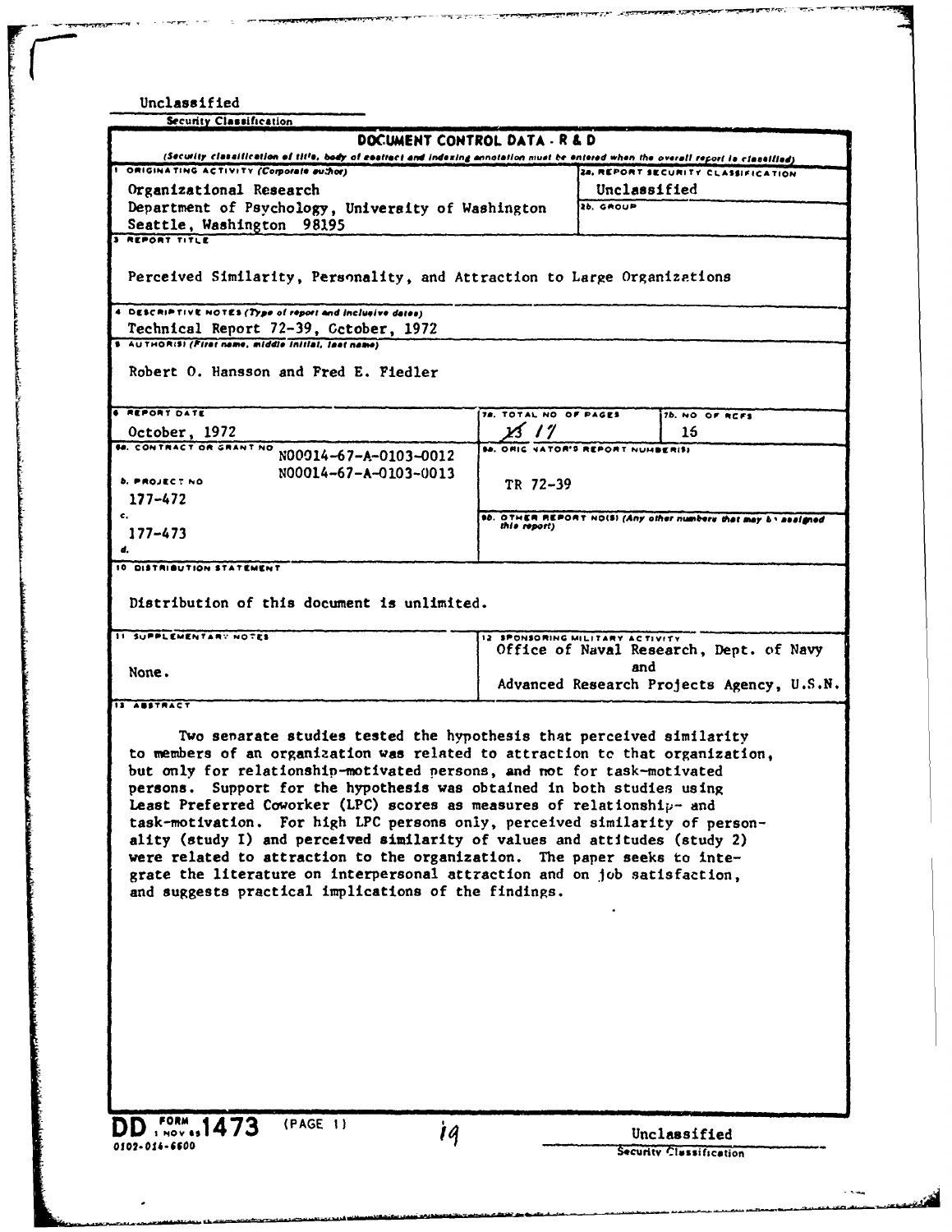UNCLASSIFIED

شاشان بيمان

Security Classification

| <b>KEY WORDS</b>                                        | LINK A      |      | LINK B                  |     | LINK C |     |
|---------------------------------------------------------|-------------|------|-------------------------|-----|--------|-----|
|                                                         | <b>ROLE</b> | W.T. | ROLE                    | WT. | ROLE   | WT. |
|                                                         |             |      |                         |     |        |     |
| Job Satisfaction                                        |             |      |                         |     |        |     |
| Perceived Similarity                                    |             |      |                         |     |        |     |
|                                                         |             |      |                         |     |        |     |
| Personality                                             |             |      |                         |     |        |     |
| Least Preferred Coworker (LPC)                          |             |      |                         |     |        |     |
|                                                         |             |      |                         |     |        |     |
|                                                         |             |      |                         |     |        |     |
|                                                         |             |      |                         |     |        |     |
|                                                         |             |      |                         |     |        |     |
|                                                         |             |      |                         |     |        |     |
|                                                         |             |      |                         |     |        |     |
|                                                         |             |      |                         |     |        |     |
|                                                         |             |      |                         |     |        |     |
|                                                         |             |      |                         |     |        |     |
|                                                         |             |      |                         |     |        |     |
|                                                         |             |      |                         |     |        |     |
|                                                         |             |      |                         |     |        |     |
|                                                         |             |      |                         |     |        |     |
|                                                         |             |      |                         |     |        |     |
|                                                         |             |      |                         |     |        |     |
|                                                         |             |      |                         |     |        |     |
|                                                         |             |      |                         |     |        |     |
|                                                         |             |      |                         |     |        |     |
|                                                         |             |      |                         |     |        |     |
|                                                         |             |      |                         |     |        |     |
|                                                         |             |      |                         |     |        |     |
|                                                         |             |      |                         |     |        |     |
|                                                         |             |      |                         |     |        |     |
|                                                         |             |      |                         |     |        |     |
|                                                         |             |      |                         |     |        |     |
|                                                         |             |      |                         |     |        |     |
|                                                         |             |      |                         |     |        |     |
|                                                         |             |      |                         |     |        |     |
|                                                         |             |      |                         |     |        |     |
|                                                         |             |      |                         |     |        |     |
| <b>DD</b> . MOV  1473 (BACK)<br>$\mathbf{1} \mathbf{p}$ |             |      | Unclassified            |     |        |     |
| (PAGE 2)                                                |             |      | Security Classification |     |        |     |

<del>र प्रा</del>प्त रहा€ स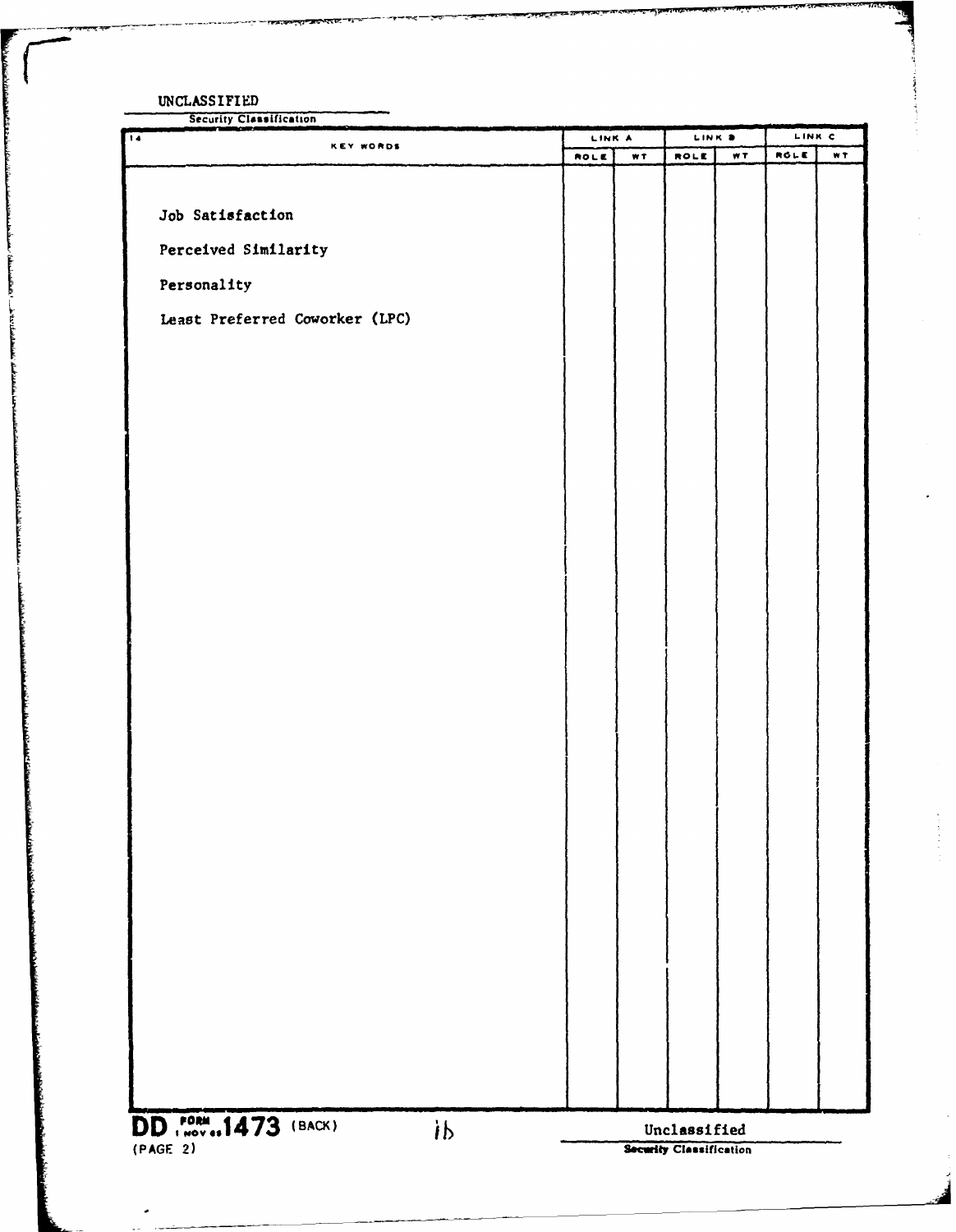## PERCEIVED SIMILARITY, PERSONALITY, AND ATTRACTION TO LARGE **OPGANIZATIONS <sup>1</sup>** Robert O. Hansson and Fred E. Fiedler University of Washington

#### Abstract

Two separate studies tested the hypothesis that perceived similarity to members of an organization was related to attraction to that organization, but only for relationship-motivated persons, and not for task-motivated persons. Support for the hypothesis was obtained in both studies using Least Preferred Coworker (LPC) scores as measures of relationship- and task-motivation. For high LPC persons only, perceived similarity of personality (study 1) and perceived similarity of values and attitudes (study 2) were related to attraction to the organization. The paper seeks to integrate the literature on interpersonal attraction and on job satisfaction, and suggests practical implications of the findings.

IThis article is based on research performed under Contract N00014-67-A-0103-0012, Office of Naval Research. Denartment of the Navy, and Contract N00014-67-A-0103-0013, Advanced Pesearch Projects Aeencv, Office of Naval Research (Fred E. Fiedler. Princinal Investipator).

The authors wish to thank **M.** A. Boni for his valuable review and comments on early drafts of this paper, and to Ceorpe Wvse. director of the King County Park Denartment, whose interest and cooperation nade the second study possible.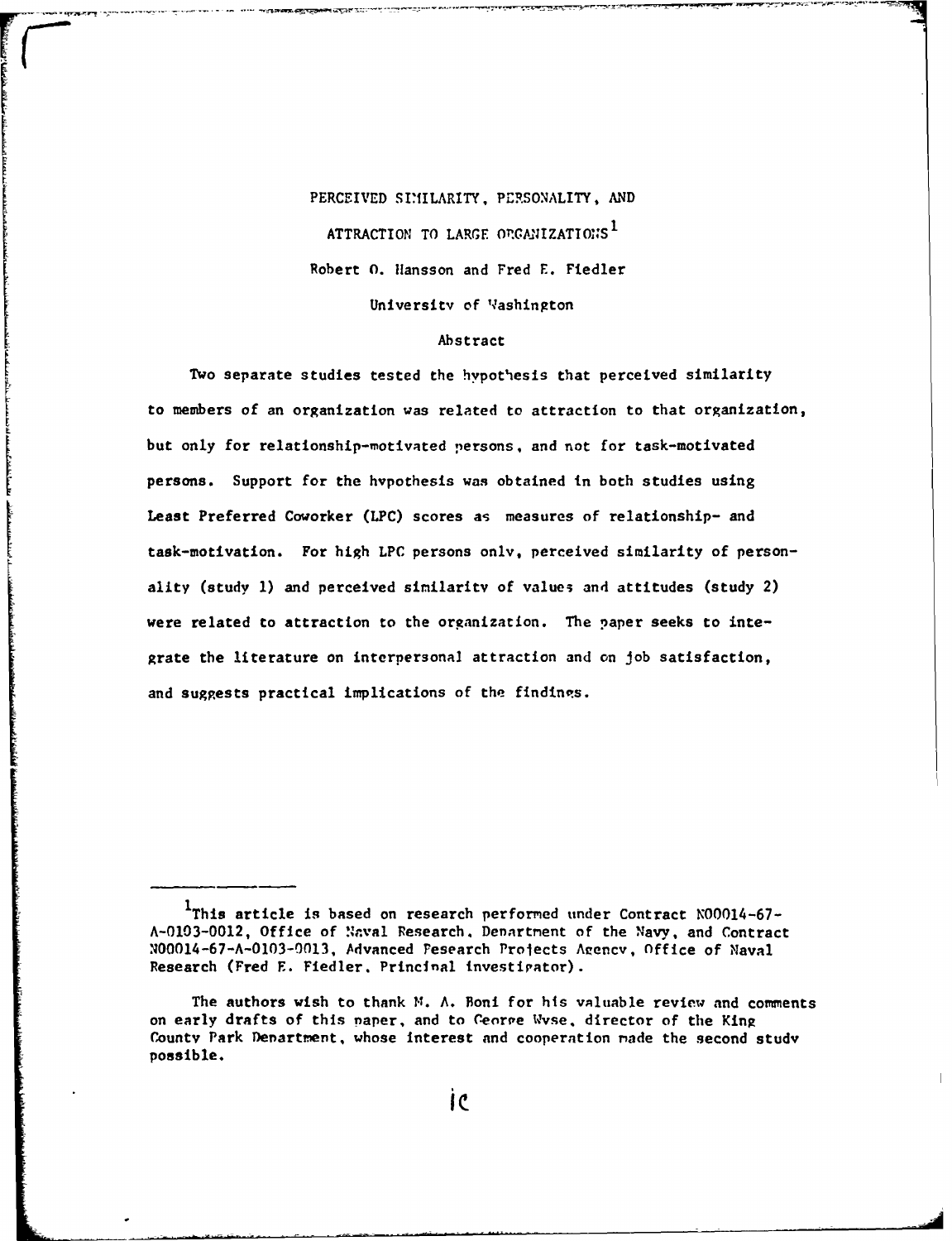## PERCEIVED SIMILARITY, PERSONALITY, **AND** ATTRACTION TO LARGE ORGANIZATIONS Robert **0.** Hansson and Fred **E.** Fiedler University of Washington

Labor turnover, initiated **by** the employee, constitutes one of the largest personnel problems in large organizations. **In** business and industry, with the cost of replacing and training **a** nonsupervisory employee estimated at more than \$2,000, and that of a top manaaer at **\$20-30,000,** it is not surprising that the retention of the workforce is one of the most pressing problems on any personnel **director's** agenda. Proposed remedies have ranged from extensive pension plans and arofit sharing systems to the construction of bowling alleys and employee saunas. The viability of a volunteer army or navy clearly depends on its ability to induce officers and men to re-enlist, as does the life of any organization which must rely on a voluntary work force. Two studies are here reported which identify some **of** the factors that determine an individual's attraction to such an organization, and his intention to remain in it.

The usual approach in studies of employee satisfaction has been to survey environmental or organizational characteristics. Typical is Herzberg's **(1966)** attempt to identify factors in the work environment which motivate the individual and those which dissatisfy him, or the Smith, Kendall, **&** Hulin **(1969)** studies of job satisfaction which identify the degree to which the employee reports satisfaction with his pay, his supervisor, and various aspects of his work.

The hypothesis of the present studies is derived from consistent findings that interpersonal attraction **is** strongly affected by perceived similarity (Berscheid **&** alster, **1969).** Two important types of similarity have

1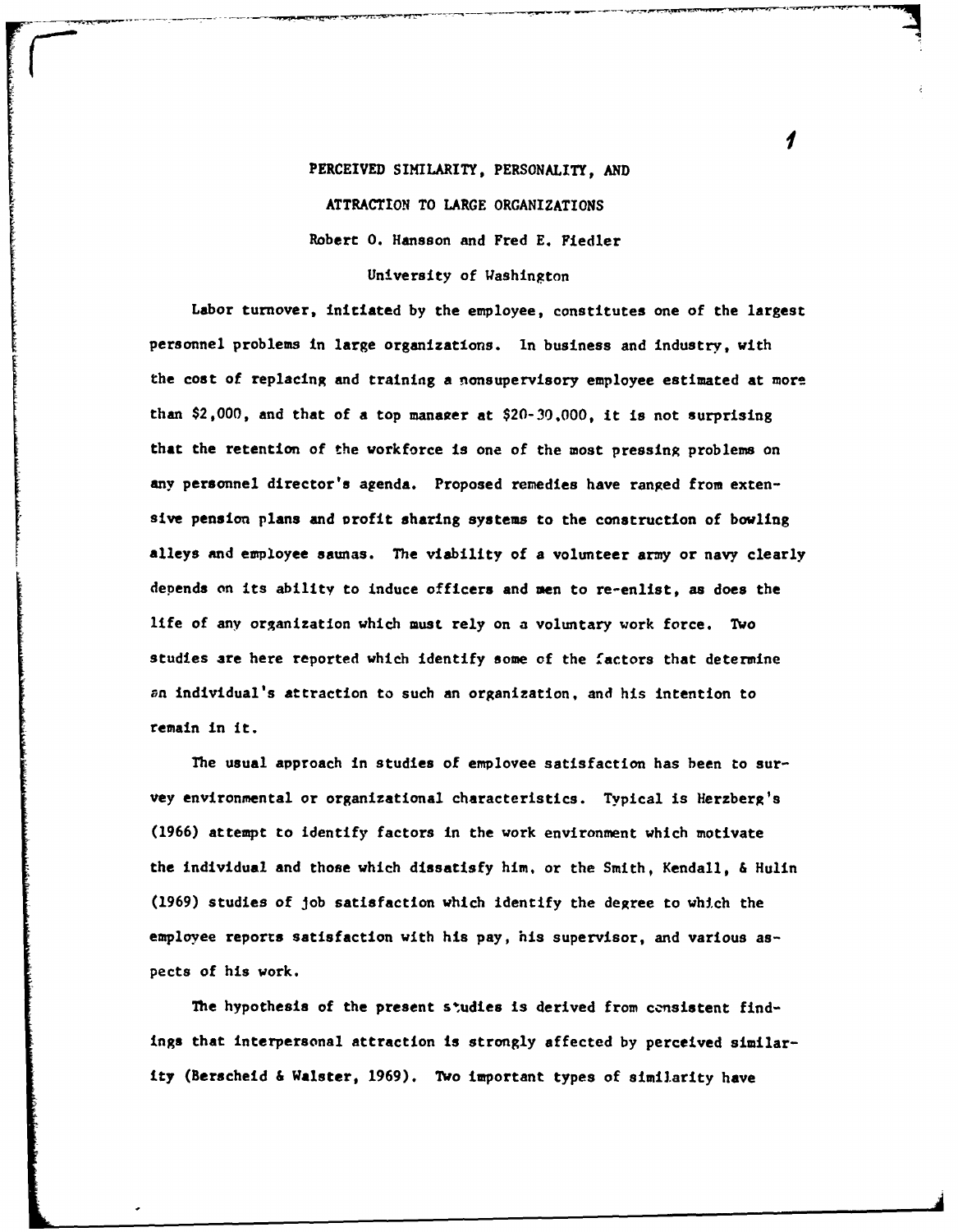$2$  Hansson and  $\sim$  Hansson and  $\sim$  Hansson and  $\sim$  Hansson and  $\sim$ 

been related to interpersonal attraction. First, people tend to perceive greater .imilarity of personality attributes between themselves and those they like than between themselves and others whom they dislike (Beier, Rossi, & Garfield, 1961; Broxton, **1963:** Fiedler, Warrington, & Blaisdell, 1952; Miller, Campbell. Twedt, & O'Connell, **1966;** Reader & English, 1947). Second, is the consistent relationshin between similarity of attitudes and interpersonal attraction (Byrne, **1969:** Newcomb, **1961).**

A logical hypothesis, then, would be that individuals would be attracted to an organization to the extent to which they perceived their own personality, values, and attitudes to be similar to members of that organization. However, an extension of the similarity-attraction research from individuals to organizations requires one important consideration. Ve must recognize that individuals join an organization for a wide variety of reasons, and that they will elect to remain because the organization continues to satisfy their needs. An employee's perceived similarity to members of the organization would be expected to be important to him only if friendships **or.** the job and a feeling of belonging to the organization were also of importance to him. If the individual has joined priuarilv because of such other benefits as high wages, opportunity for advancement, or technical challenge, perceived similarity to members of the organization is unlikely **tc** affect his attraction to the organization. Hence, hypotheses based on the similarity-attraction research are likely to be generalizable to organizations only for individuals who are strongly motivated to have close interpersonal relations with their co-workers, and not for those who are motivated primarily **by** task achievement.

One important measure which identifies motivation to have close Interpersonal relations as against task accomplishment is the Least Preferred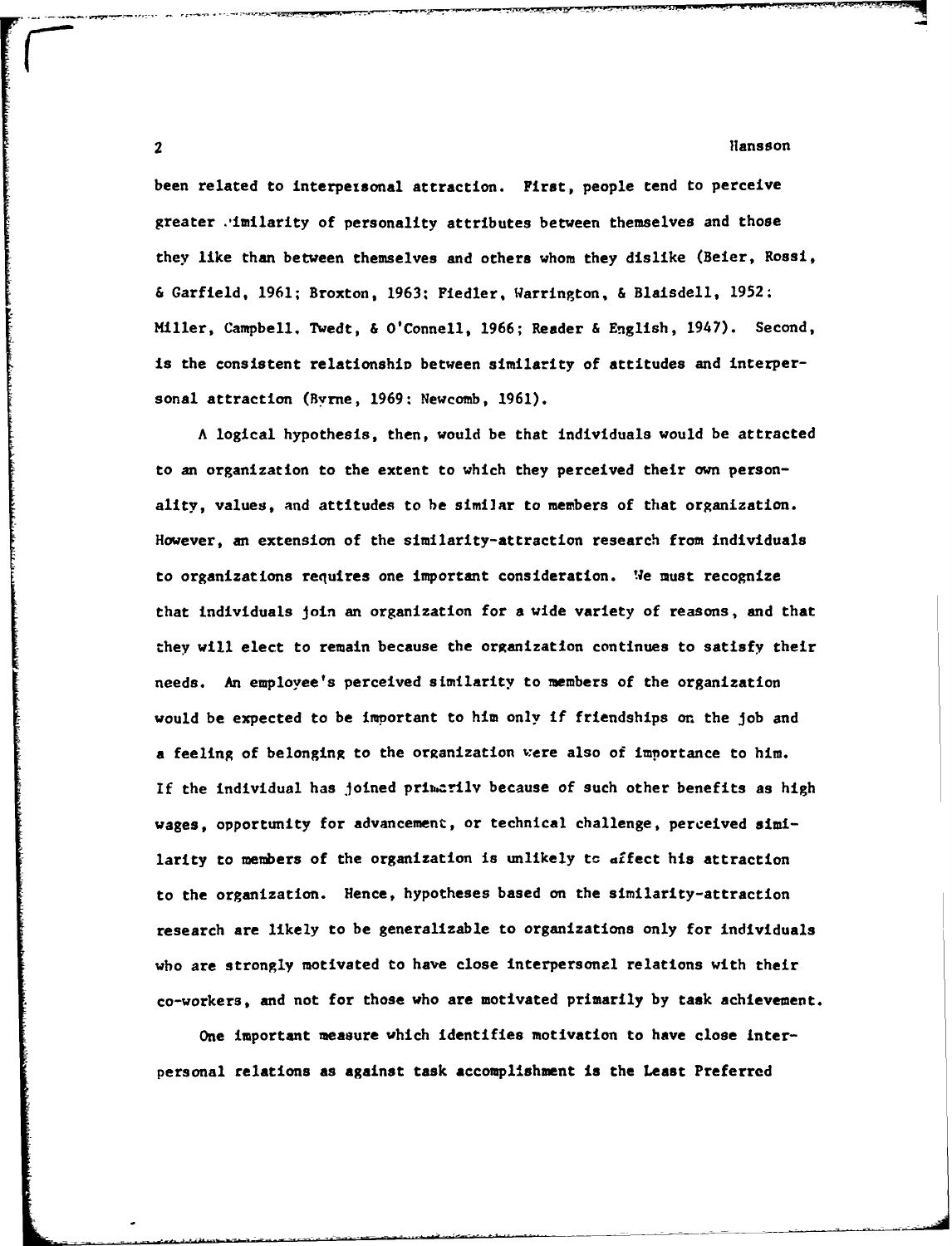Coworker (LPC) score which has been used extensively in research on leadership (Fiedler, 1967; 1972). The score is obtained **by** asking an individual (a) to think of everyone with whom he has ever worked, and **(b)** to describe the one person with whom he has found it most difficult to work together- this need not be someone with whom he is working at the time. The description of this least preferred coworker is made on a set of **16** to 24 eight-point bipolar adjective scales, e.g.,

$$
\text{Friendly : } \frac{1}{8} \cdot \frac{1}{7} \cdot \frac{1}{6} \cdot \frac{1}{5} \cdot \frac{1}{4} \cdot \frac{1}{3} \cdot \frac{1}{2} \cdot \frac{1}{1} \cdot \text{Unfortunately}
$$

The person's LPC score is the sum of the item values, and is interpreted as an index of his motivation structure. Individuals who describe their LPC in relatively positive terms (high LPC) are considered to be motivated primarily **by** satisfying interpersonal relations. Those who describe their LPC in negative terms (low LPC) are considered to be motivated primarily by successful task accomplishment. Data obtained in recent studies suggested the hypothesis that a relationship-motivated (high **LPC)** individual's attraction to an organization, as well as his intention to remain in the organization, depend in considerable part on his perceived similarity to important representatives of the organization, while this is irrelevant to a task-motivated (low LPC) person. A series of two studies tested this hypothesis. The first considered the effect of perceived similarity in personality attributes. The second study considered perceived similarity in values and organizational goals.

#### Study I

#### Method

The data for this study came from an earlier investigation of army engineer squads (Julian, Bishop, & Fiedler, **1966).** This particular analysis used questionnaire responses of 92 enlisted men who were members of various squads.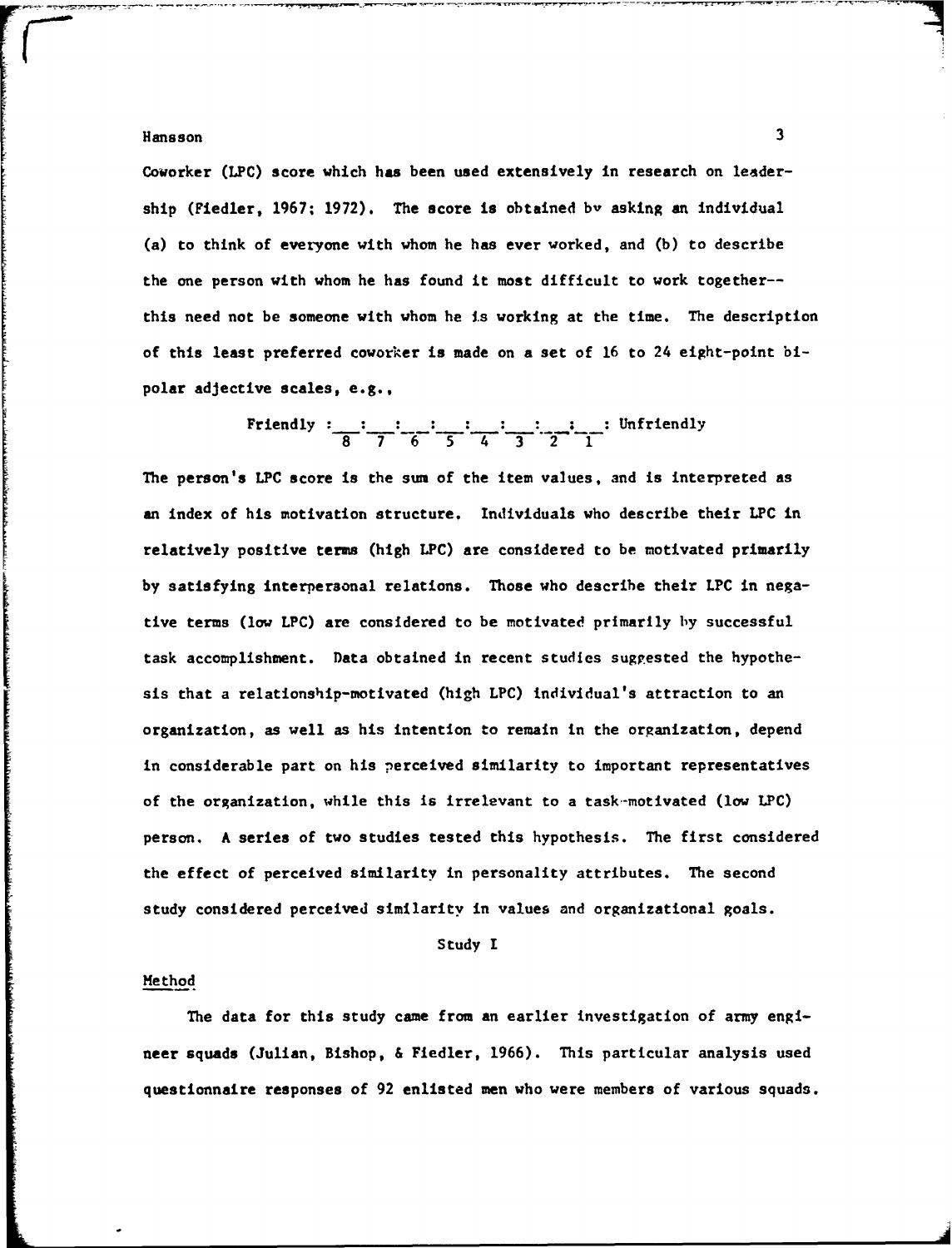4 **A** Hansson Communication of the Communication of the Communication of the Communication of the Communication of the Communication of the Communication of the Communication of the Communication of the Communication of th

They **had** completed a questionnaire which included a set of 12 identical bipolar adjective scale sheets on which they were asked to describe themselves, their least preferred coworker, their squad leader, and various other members of their organization.

Another part of the questionnaire dealt with their attraction to army life. In particular, they were asked to indicate the degree to which they (a) enjoyed being a member of their squad; **(b)** were Interested in making a career of the army; and (c) were satisfied and content with military life.

Their inmediate supervisor, and hence, one of the most salient representatives of the organization, was the squad leader. For this reason, it seemed appropriate to identify the degree to which the individual perceived himself to be similar to the leader of his squad. This perceived similarity was determined **by** means **of** the **D** statistic, a measure of profile similarity obtained **by** calculating the square root of the sum of differences between corresponding item pairs of the description of self and of squad leader (Cronbach & Gleser, **1953).**

#### Results

Subjects were divided into three groups on the basis of tair LPC scores, with **32** men classified as high LPC, 28 as medium, and **32** as low LPC. Correlations were obtained between *the* men's pereoived qimilarity to squad leaders and their attraction to the army. These correlations, obtained separately for high, medium, and low LPC subjects, are presented in Table **I** (positive correlations indicate that high perceived similarity correlates with high attraction). **All** correlations for high LPC subjects were in the expected direction and statistically significant, while the correlations for medium and low LPC subjects ranged between **-.11** and **.09,** and were of course,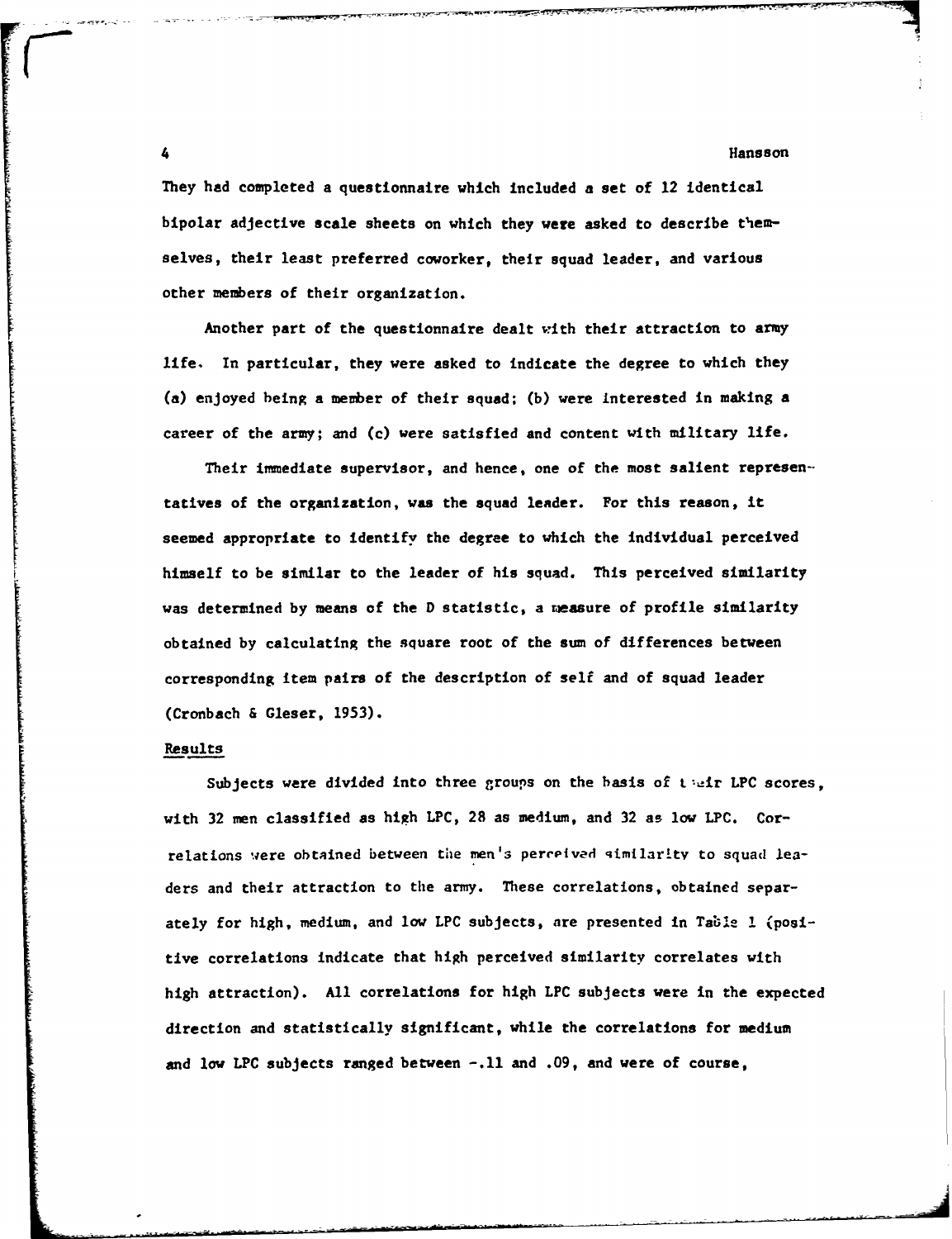Insert Table **1** about here

insignificant. These results clearly support the hypothesis that attraction to the organization is related to perception of similarity to important others in the organization, but only for relationship-motivated individuals.

#### Study II

The first study raised several questions about the generality of the findings. First, to what extent were the results specific to a military organization and to the perception of one's immediate supervisor? Second, to what extant did the results depend upon the perceived similaritv of personality attributes? The second uestion is of particular relevance to a more general understanding of this problem since similarity of personality attributes may simply indicate the existence of a personal friendship with the squad leader, and therefore a relatively momentary attraction to a very small segment of the organization. The second study attempted to determine whether a perception of similarity on broader philosophical issues would similarly affect an individual's attraction to an organization. It was also designed to determine whether the basic hypothesis held in an organizational setting which was quite dissimilar from that of an army engineer battalion from which the first set of subjects was drawn.

#### Method

The subjects were 47 temporary summer employees in the recreation division of **a** large county park department. Most of them were undergraduate college students majoring in recreation, physical education, or education, and most **had** been working with the department for approximately two months at the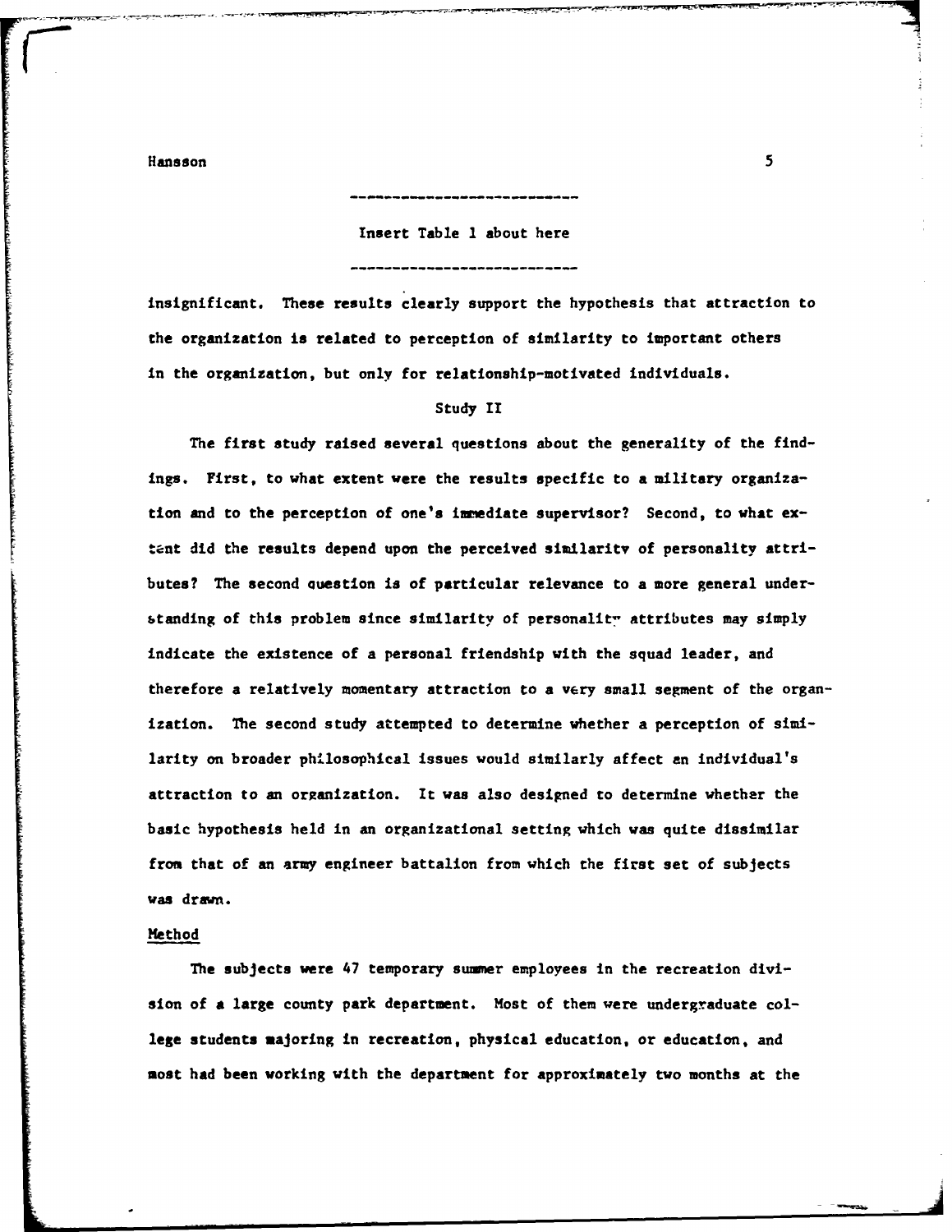#### Table 1

## Correlations with Degree of Perceived Similarity in

## Personality between Subject and his Squad Leader

|                                               |        | <b>LPC</b>                    |              |
|-----------------------------------------------|--------|-------------------------------|--------------|
| Indices of Attraction to Org.                 |        | high $(N=32)$ medium $(N=28)$ | $low$ (N=32) |
| Enjoys being a member of his<br>squad         | .54**  | .01                           | .09          |
| Interested in making a career<br>of the army  | $.31*$ | $-.01$                        | $-.11$       |
| Satisfied and contented with<br>military life | .45**  | ٠<br>.06                      | $-.05$       |

 $\star_{p}$  < .05

\*\*p $< .005$ 

 $\mathcal{L}_{\mathcal{F}}(\mathbf{r}_{\mathcal{A}})$  $\sim 10$  .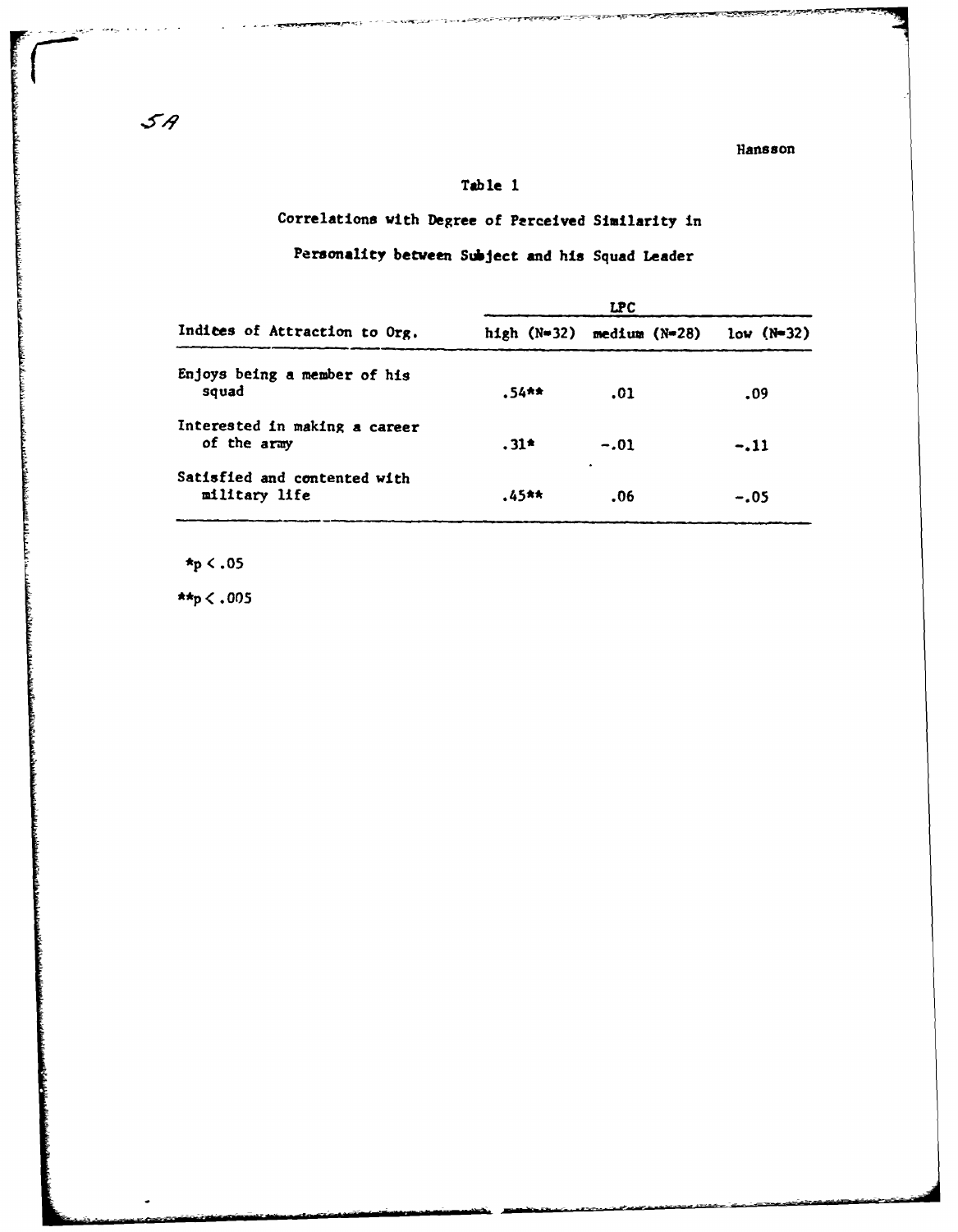time of the study, although a number of these young men and women had been employed during the previous **sumer.** Their Jobs involved the supervision of playgrounds, beaches, swimming pools and other recreational areas, and none considered their positions to be permanent or likely to become permanent at the end of the **summer** period.

In addition to an LPC scale, **all owner** employees were asked to complete **a** questionnaire on park purposes and park policies which is described in greater detail below.

Park purposes (goals). A review of the recreation literature (Gordon, **1971)** and a series of conferences with park department management produced a comprehensive list of **15** purposes which parks are generally considered to serve (e.g., for structured recreation, for preservation of wilderness areas, to provide the comunity with a gathering place, and so on). Subjects were asked to rate the relative importance of each purpose. These ratings reflect the employees' attitudes or values about important aspects of his summer job.

Park policies. **A** list of **10** hypothetical policy statements was developed concerning how parks snould be structured and programmed to control and socialize youngsters while they are in park facilities. Subjects were asked to indicate how strongly they agreed or disagreed with each policy statement. These hypothetical policy statements reflect important philosophical issues in the park and recreation field.

Similarity. In order to obtain measures of perceived similarity to members of the organization, subjects were asked how closely they thought their **own** views on the **15** park purposes and goals reflected the views of park department management. Unlike the military study, this was not a comparison between the subject and his immediate supervisor only. Subjects were also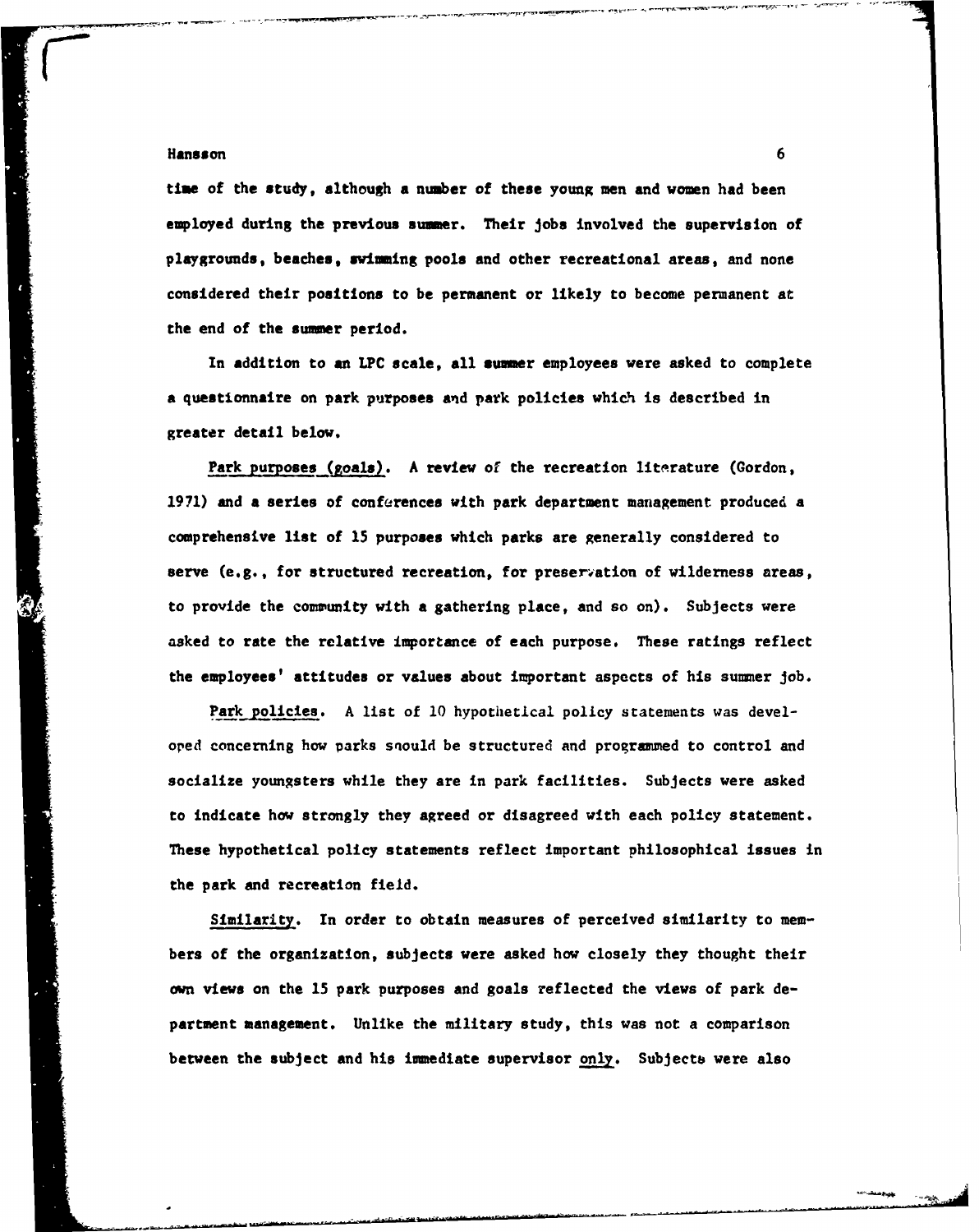**7** flansson

asked how closely they thought their own views on the 10 policy statements reflected the views of park department management, and the extent to which they felt they agreed in general with the park department on what the purposes of parks and the department should be.

Attraction. Finally, In order to obtain an index of attraction toward the organization, subjects were asked to rate (a) the degree to which they were interested in continuing employment with the department, or in summer employment with the department at some future time; **(b)** how interested they now were in parks and recreation as a career; (c) the extent to which they felt the summer job experience had been directly applicable to their own career interests. Confidentiality of subjects' responses was insured **by** having questionnaires returned directly to the investigator.

#### Results

Subjects were divided into high and low LPC groups on the basis of normative data developed **by** Pcsthuma **(1970),** and the three measures of perceived similarity were correlated with the indices of attraction to the organization (Table 2). **Of** the 47 subjects, five failed to complete all portions of the

Insert Table 2 about here

questionnaire and these had to be eliminated from certain analyses. As can be seen, all nine correlations obtained for relationship-motivated (high LPC) employees were in the predicted direction, and five of these were statistically significant. None of the correlations obtained for **low** LPC employees is higher in the positive direction than corresponding correlations obtained for high *LPC* employees, and four of the nine are in the negative direction. These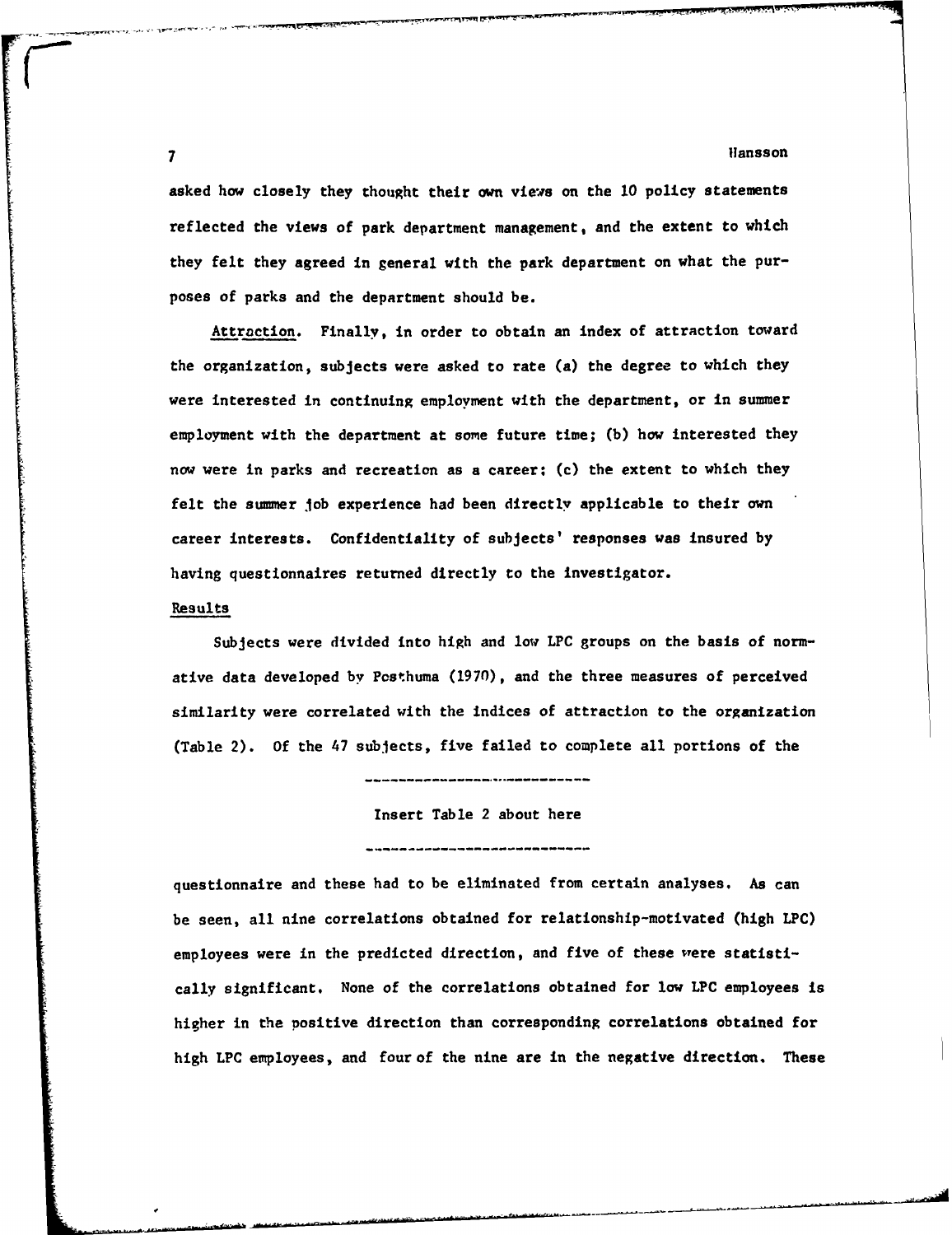Table 2

بودا بو

Correlations between Perceived Similarity between Employee's and

Management's Values and Attitudes and Attraction to the Organization

| Area of Perceived                           | Interest in Continued<br>Employment |                               | Parks and Recreation<br>Career Interest in    |                      | Career Applicability                   |               |
|---------------------------------------------|-------------------------------------|-------------------------------|-----------------------------------------------|----------------------|----------------------------------------|---------------|
| Agreement with Managemen                    | nt High LPC-                        | Low LPC2                      | High LPC <sup>1</sup>                         | Low LPC <sup>2</sup> | of summer job<br>High LPC <sup>1</sup> | Low LPC2      |
| Park Purposes and Goals                     | ິສຸ                                 | $-12$                         | <u>يا</u>                                     | $-13$                | $.39*3$                                | -.24          |
| Park Policies                               | $**t$                               | ີ                             | $\ddot{\bm{6}}$                               | 5<br>S               | 51##3                                  |               |
| Purposes of Park Dep't                      | $.39*3$                             | S.                            | .05 <sup>3</sup>                              | $-14$                | .30 <sup>3</sup>                       | $\frac{8}{3}$ |
|                                             |                                     |                               |                                               |                      |                                        | $\mathbf{z}$  |
|                                             |                                     |                               | $4$ All N's for High LPC = 24 except as noted |                      |                                        |               |
| $z_0$ . $>$ $4$<br>$\star_{\text{p}}$ < .01 |                                     | $^2$ All N's for low LPC = 19 |                                               |                      |                                        |               |

 $3<sub>N</sub> = 23$ 

 $7<sub>1</sub>$ 

· South Street, Spiege, Spiege, Spiege, Spiege, Spiege, Spiege, Spiege, Spiege, Spiege,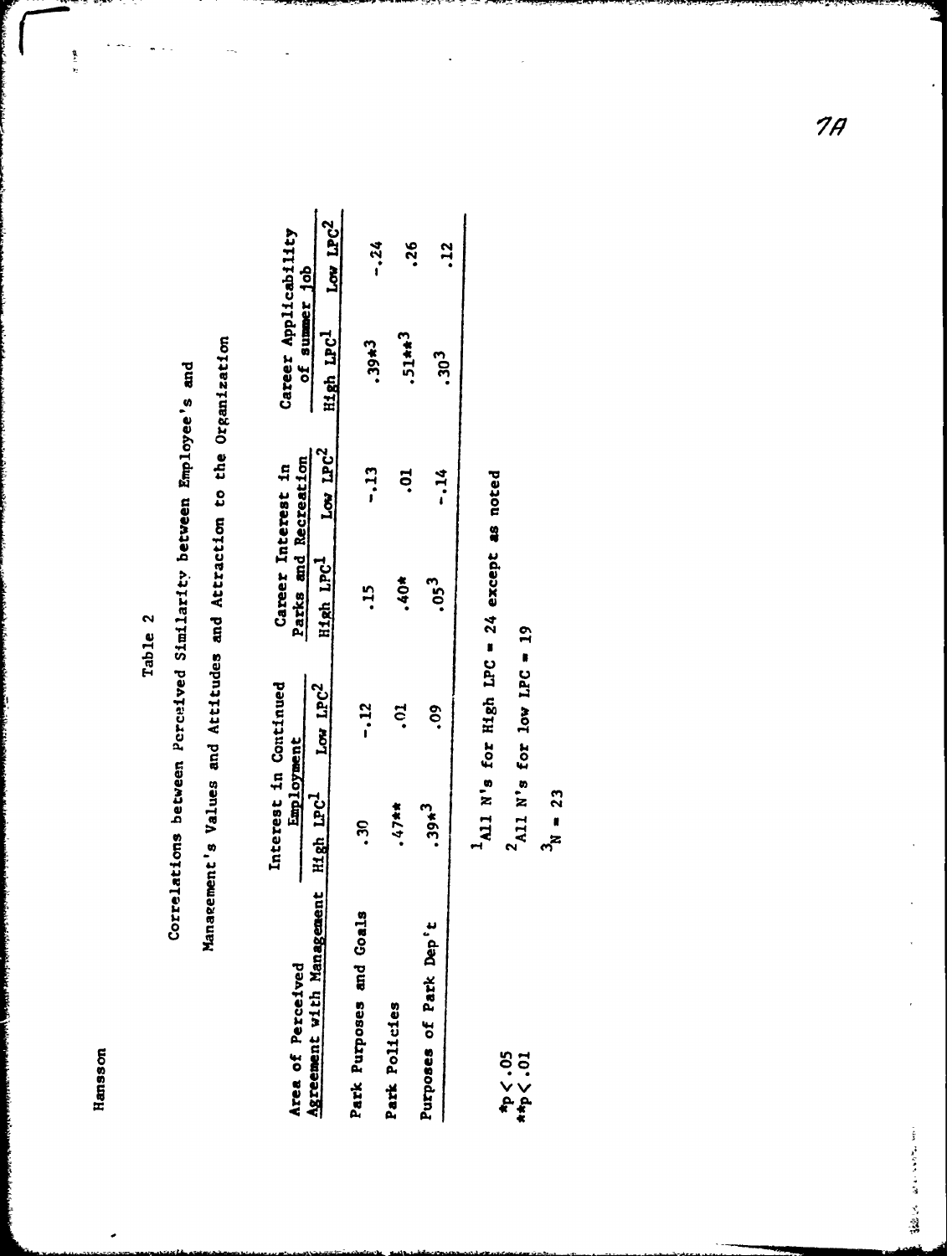results provide fairly strong support for the hypotheses of the second study. Perceived similarity in values and attitudes obviously seems more **highly** related to attraction to the organization for the relationship-motivated than for the task-motivated individual.

**-1 7,**

#### Discussion

Two studies w-re conducted to test the relationship between perceived similarity and attraction to an organization. Three important points concerning the findings of these investigations bear further examination. The first of these is the attempt to extend important findings from the interpersonal attraction literature to the problem of attraction to organizations. This represents an attempt to integrate two areas in psychology which have been existing side by side with a minimum of interaction. There is, of course, no question that organizations consist of veople, and it should, therefore, not be surprising that the processes attracting individuals to organizations should be similar to those which attract one individusl to another. However, the important point in this study is, of course, that the relationship holds only for selected individuals, ramely those to whom the organization represents an arena for establishing and maintaining a secure internersonal environment. To the task-motivated individual, to whom the organization represents primarily a place in which to achieve his task-related goals, interpersonal relationships are apparently unrelated to the attractiveness which the organizational envlronment provides. Future studies should, no doubt, examine more carefully the aspects of the organization which are particularly attractive to the taskmotivated individual.

The second point is the obvious relevance of our findings for reducing labor turnover. While the results of this study present no immediate

**3** llansson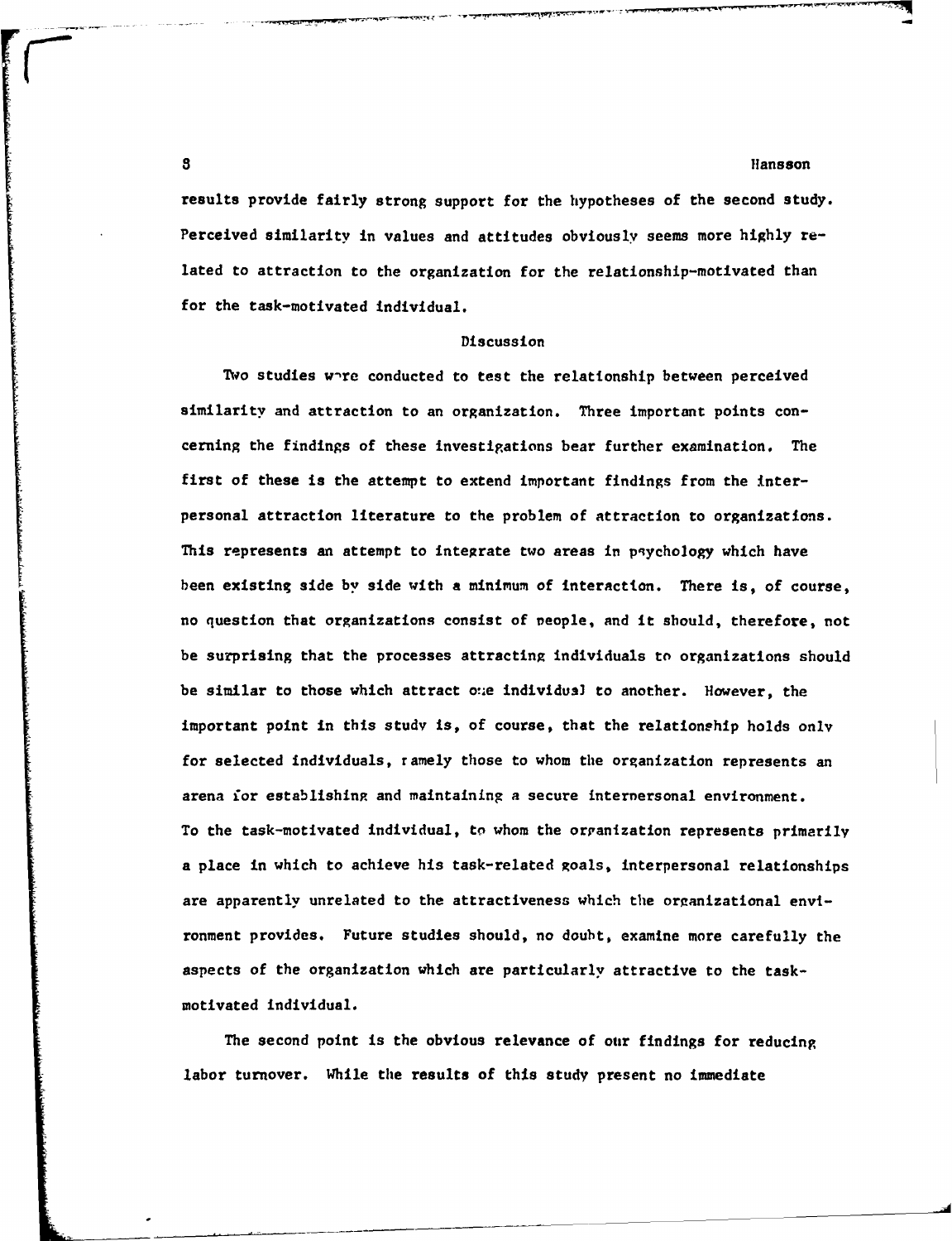algorithms for solving these problem, they do suggest that organizations need to **pay** attention not only to their work environment, but also to the type of people for whom certain aspects of the work environment will **be** important, while being unimportant for others. **If** we were to build an organizational environment which would be particularly attractive to relationship-motivated individuals, it would probably stress informal social spaces, opportunities for interpersonal interactions, and occasions for social get-togethers. Thub, an investment in lounges, coffee rooms, and frequent exchanges with managerial personnel will be most conducive to holding the relationship-motivated employee in the organization, although these should do little if anythiag to retain the task-motivated employee. Whether an organization will want to concentrate on keeping relationship-motivated employees is, of course, another matter, and as we indicated before, the organizational characteristics which will retain the task-motivated employee are still to be identified.

Finally, these studies provide further support for the interpretation of the Least Preferred Coworker score. **A** high LPC score has been seen as indicating motivation for close interpersonal relations. The data of these studies confirm the importance which identification or solidarity with important others has **to** the relationship-motivated person in his dealings with the organization.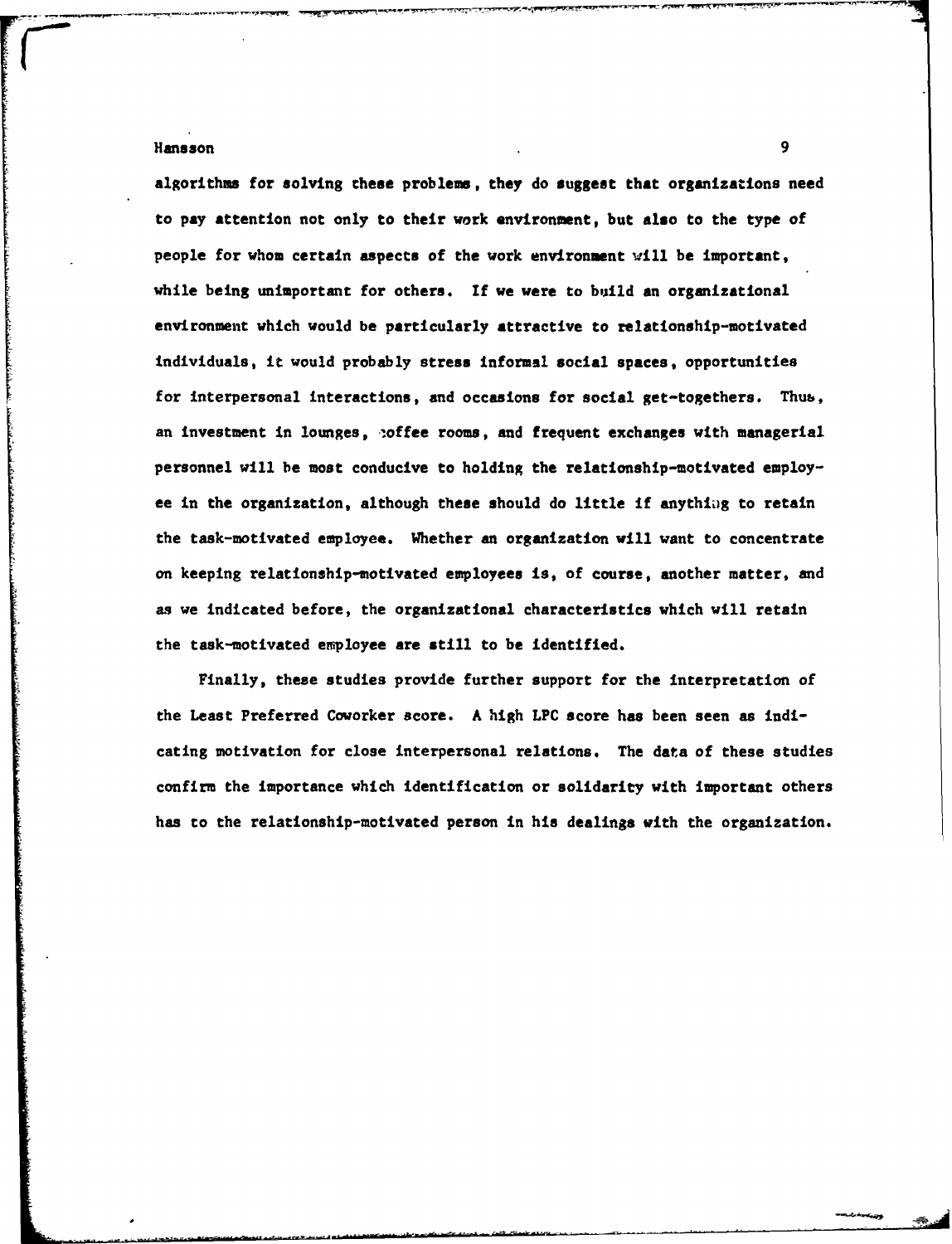#### **References**

- Beier, **E. G.,** Rossi, **A. M., &** Garfield, R. L. Similarity plus dissimilarity of personality: basis *for* friendship?, Psychological Reports, **1961, 8, 3-8.**
- Berscheid, **E.,** & Walster, **E.** H. Interpersonal attraction. Reading, Mass.: Addison-Wesley, **1969.**
- Broxton, **J. A. A** test of interpersonal attraction predictions derived from balance theory. Journal of Abnormal and Social Psychology, **1963, 63, 394-397.**
- Byrne, **D.** Attitudes and attraction. In L. Ber:owitz **(Ed.),** Advances in experimental social psychology. New York: Academic Press, 1969.
- Cronbach, L. J., & Gleser, G. C. Assessing similarity between profiles. Psvchological Bulletin, **1953, 50,** 456-473.1
- Fiedler, F. E. A theory of leadership effectiveness. New York: McGraw-Hill, 1967.
- Fiedler, F. **E.** Personality, motivational systems, and behavior of high and low LPC persons. Human Relations, 1972, in press.
- Fiedler, F. **E.,** Warrington, W. **C.,** & Blaisdell, F. **J.** Unconscious attitudes as correlates of sociometric choice in a social group. *Lown al of Abnormal* and Social Psydwo, **1952,** *47,* **79-796.**
- Gordon, W. G. A survey of park demand in the King County area. (Master's thesis, University of Washington Graduate School of Business **).** Seattle, Washington, 1971.
- Herzberg, F. Work and the nature of man. Cleveland: World Publishing, 1966. Julian, **J. W.,** Bishop, **D.** W., & Fiedler, F. **E.** Quasi-theraputic effects of inter-group competition. Journal of Personality and Social Psychology, **1966, 3, 321-327.**